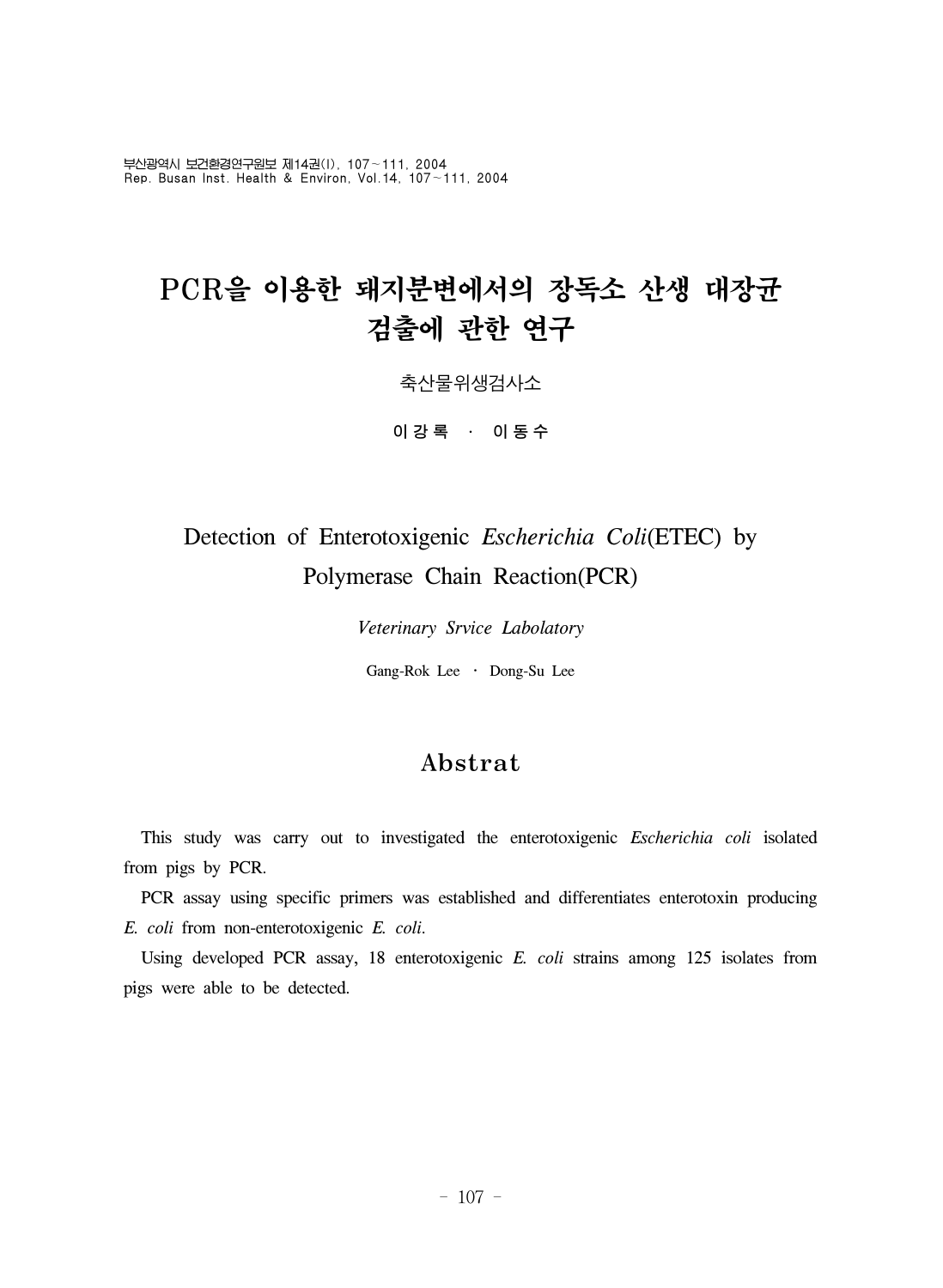# 서 론

 대장균은 사람과 포유류의 장내에 존재 한는 정상 세균총으로서 비병원성세균으로 알려져있으나 일부는 병원성을 나타내는 것으로 알려져있으며 이들을 병원성대장균 이라한다. 병원성대장균은 발병기전에 따 라 장독소를 산생하여 병원성을 나타내는 Enterotoxigenic *E. coli*(ETEC), EAF (EPEC Adherence Factor)라는 부착인자에 의해 정 상상피세포에 부착하여 villi를 없애는 것이 특징인 Enteropathogenic *E. coli*(EPEC), 정 사상피세포내로 침습하여 증식하는 Enteroinvasive *E. coli*(EIEC), Shiga like toxin을 산생하여 병원성을 나타내는 Shiga Toxin Producing *E. coli*(SPEC)등으로 분류되어지 고 있다. 1)

 병원성대장균중 특히 ETEC는 어린돼지 에 감염되어 심한 수양성 설사나 부종병을 유발함으로써 양축농가에 막대한 경제적 손실을 초래하고 있다.

 ETEC가 생산하는 장독소에는 열에대하 여 안정성을 나타내는 내열성장독소(heatstable enterotoxin,ST)와 열에의하여 파괴되 는 이열성장독소(heat-lable enterotoxin, LT) 로 구분된다.<sup>1)</sup>

 ETEC가 산생하는 장독소검출방법으로는 생물학적 기법<sup>2,3,4,5</sup>), 면역학적 기법<sup>6,7</sup>, 분자 생물학적기법8,9)으로 나눌수 있으며, 이들 중 생물학적기법이나 면역학적기법은 많은 시간의 소요나 검사기법이 번거로와 현재 는 DNA prob를 이용한 Polymerase Chain Reaction(PCR)방법이 많이 이용되고 있다. 본 실험에서는 PCR을 이용한 enterotoxin 검출 방법을 확립하고 직접진단에 이용하 고자 부산지역 농장에서 분리한 대장균에 대하여 직접 실시하였다.

### 재료 및 방법

### 공사균주

 본 실험에 사용한 균주는1994년 1월부터 10월까지 부산시내 23개 양돈장으로부터 분리한 대장균 125주를 대상으로 실시하였 다.

 균분리동정은 멸균면봉을 이용하여 배설 직후의 신선한 분변을 채취하여 균 분리를 시도하였으며 동정은 IMViC test등 생화학 적 검사를 실시하여 동정하였다.

#### plasmid DNA 분리

 plasmid DNA의 분리는 alkaline lysys 방 법10)에 준하였다. 먼저 LB broth 5mL 에 균을 접종하여 24시간 배양한 다음 원심집 균한후 TE buffer(10mM Tris-Cl, pH8.0, 1mM EDTA, pH8.0) 1mL로 재부유시켜 세 척하여 다시 원심집균하였다. lysozyme (1mg/mL)이 들어있는 Solution I(50mM Glucose, 25mM Tris-Cl, 10mM EDTA) 100 μL를 넣어 완전 진탕 부유시킨후 얼음에 30분간 두었다. solution II(1% SDS, 0.2N NaOH) 200μL를 넣고 얼음에 5분간 정치 한 후 3M Sodium acetate 150μL를 넣어 얼음에 60분간 유지시켰다. 15,000g 로 4℃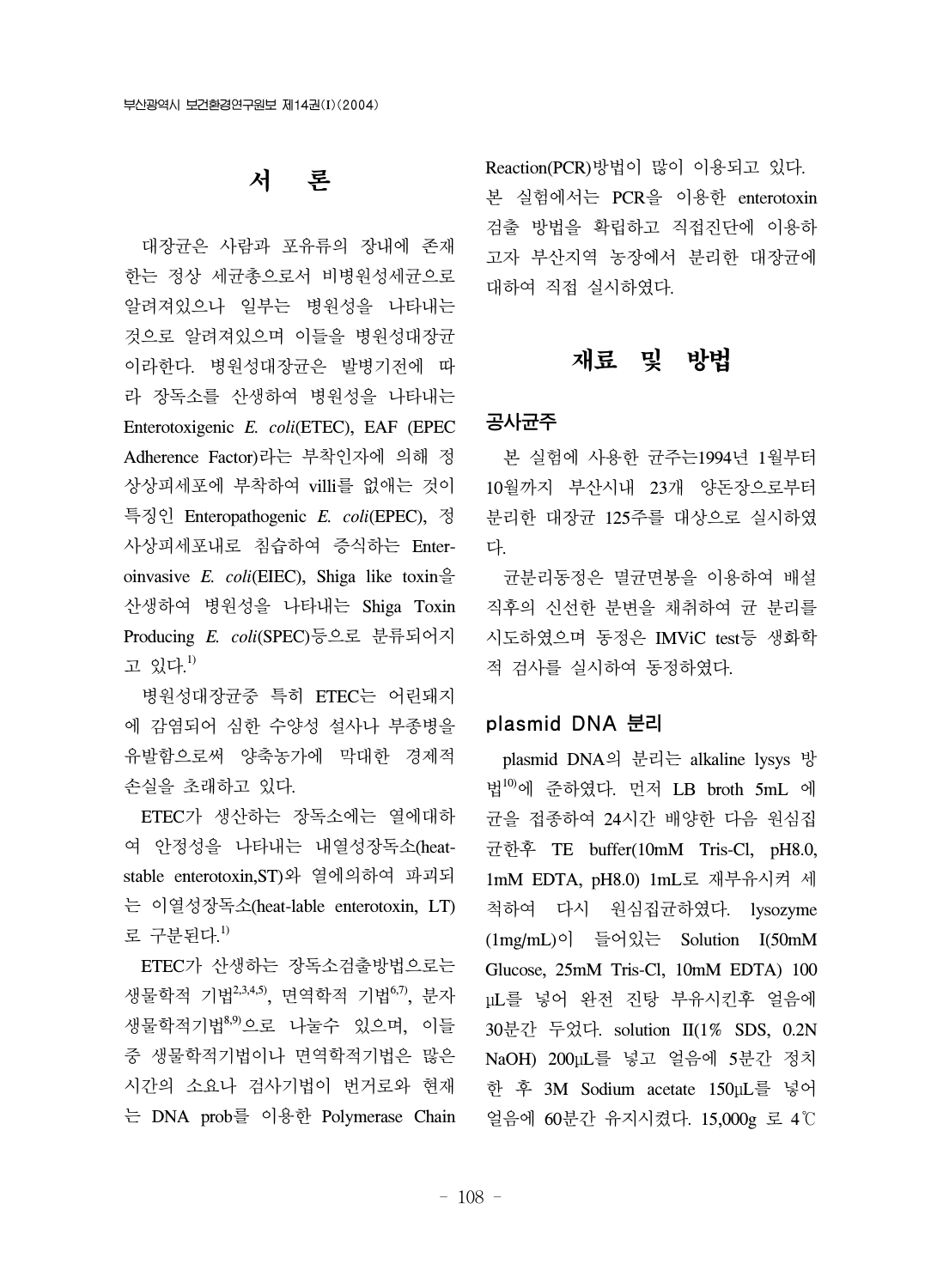10분간 원심후 상층액을 다른 Tube에 옮기 고 absolute alcohol 1mL를 넣어 -70℃에 한시간 정치시킨후 원심한 다음 70% ethanol로 2회세척후 원심하여 진공건조시 켰다. 건조된 DNA pellet을 TE buffer 50μ L로 부유시켠 다음 -20℃에 보관하면서 template DNA로 사용하였다.

### Primer 제작

 시험에 사용한 Primer는 BioNEER사에 의뢰 제작하였으며 염기서열은 Table 1과 같다.

### PCR 반응조건

 작성된 primer를 이용하여 thermal cycler (Biometra Co)로 DNA 증폭을 시도하였다. PCR 반응액은 최종량이 50μL가 되도록하 였으며 10X PCR buffer(Sigma) 5μL, template DNA 2μL, dNTP 1.5μL Primer 각 1μL Taq DNA polymerase 1μL를 넣어 DNA를 증폭하였다.

 PCR의 반응시간과 온도는 최초 94℃ 5 분간 denaturation 후, 94℃ 1분간 denaturation, 55℃ 1분간 annealing, 72℃ 1분간 extension과정을 35cycle 반복실시하였으며, 마지막 extension은 72℃ 5분간 실시하였다.

## 결과 및 고찰

 장독소산생 대장균은 포유중인 어린 자 돈에 막대한 피해를 입히는 원인균으로 알 려져있으며 이들의 진단을 위해서는 여러 가지 방법들이 사용되고 있지만 많은 비용 이나 시간의 소요뿐만아니라 판정에도 애 매한 부분이 없지않다. 이러한 문제점을 극복하기위하여 DNA probe를 이용한 PCR 이 많이 사용되고 있다.

 PCR은 반응온도등의 조건에 따라 많은 영향을 받는 것으로 알려져있다<sup>12)</sup>.

 돼지 유래 대장균으로부터 장독소산생 대장균의 검출을 위한 PCR의 조건 확립을 위하여 여러단계의 annealing 온도의 변화 와 MgCl2의 농도변화시킨 결과 온도는 7 2℃에서 농도는 4mM에서 최적의 증폭된 DNA산물을 얻을수 있었다.

 최적의 조건으로 PCR을 수행한 결과 LT를 생산하는 대장균에서는 417bp, ST를 생산한는 대장균에서는 160bp의 증폭산물 을 얻을수 있었으며 장독소를 생산하지 않

**Table 1. Nucleotide sequence of primer for amplification of LT, ST gene**

| Primer    | Nucleotide sequence                 | size(bp) | reference |
|-----------|-------------------------------------|----------|-----------|
|           | F: 5'-CAGACTATCAGTCAGAGGTTG-3'      | 417      |           |
|           | R: 5'-TTCATACTGATTGCCGCA-3'         |          |           |
| <b>ST</b> | F: 5'-TTTCCCCTCTTTTAGTCAGTCAACTG-3' | 160      | 12        |
|           | R: 5'-GGCAGGATTACAACAAAGTTCACAG-3'  |          |           |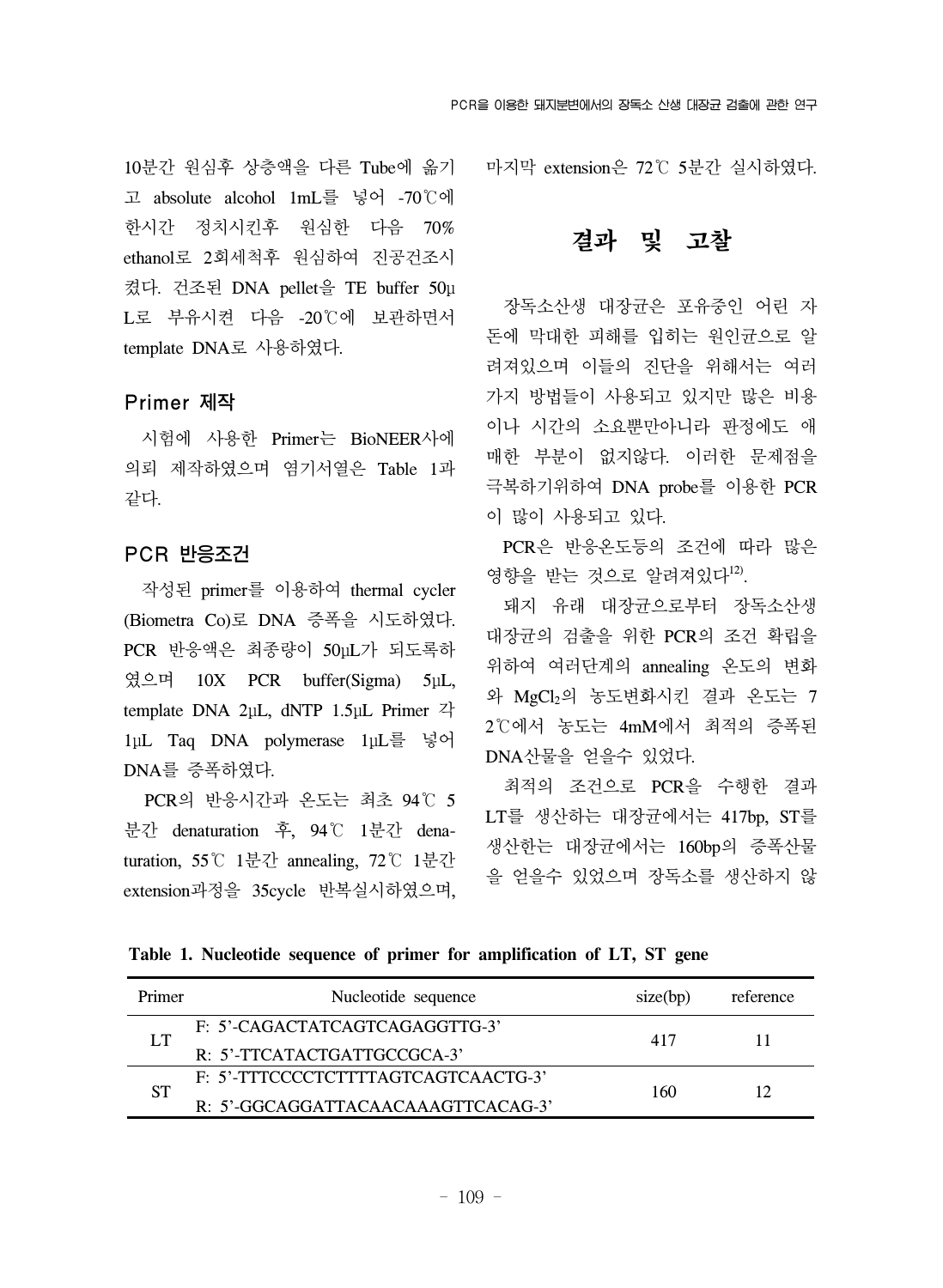는 대장균에서는 어떻한 증폭산물도 생성 되지 않아 PCR이 특이성 및 민감성이 우 수하다고 판단된다.

M 1 2



**Fig1. Electrophoretic analysis of amplified**  *E. coli* **LT and ST genes by PCR lane M: marker lane 1: LT(417bp), lane 2: ST(160bp)** 

 이 PCR기법을 이용하여 설사 자돈의 대 장균증을 검사한다면 빠른시간내에 간편하 게 ETEC를 검출할수 있어 농가피해를 최 대한 줄일수 있으리라 사료된다.

 관내 농장에서 분리한 대장균 125주중 18주(14.4%)에서 1개이상의 장독소를 산생 하는 병원성 대장균으로 확인되었으며 이 는 김등13)의 49.9%, 함등14)의 48.4%보다는 낮았으나 박등15)의 16.6%와는 유사한 결과 로 자돈의 설사 유무와 균주수에 따라 차 이가 있을수 있으리라 사료된다.

 향후 돼지 분변으로부터 직접 병원성 대 장균 검출방법이나 multiplex PCR을 이용

하여 한번에 LT와 ST를 쉽게 검출할수 있 는 방법을 개발하여 병원성대장균검사를 실시한다면 24시간이내 대장균증 진단이 가능하리라 사료된다.

### 결 론

- 1. 돼지분변으로부터 분리한 대장균에 대 하여 ETEC 검출을 위하여 PCR을 수 행한 결과 annealing 온도 72℃, MgCl2 4mM 농도에서 최적의 증폭산물을 얻 을수 있었다.
- 2. 확립된 조건으로 PCR을 수행한 결과 LT 417bp, ST 160bp의 특이 증폭산물 을 얻을수 있었다.
- 3. 부산지역 농장으로부터부터 분리한 대 장균 125주에 대하여 독소산생유무를 검사한 결과 18주(14.4%)에서 독소산 생이 확인되었다.

## 참 고 문 헌

- 1. Nataro JP and Kaper JB : Diarrheagenic *Escherichia coli*. Clin Microbiol Rev 11, 142-201, 1998
- 2. Evans DG, Evans DG JR and Pierce NF : Defferences in the response of rabbit small intestine to heat-labile and heat-stable enterotoxin of *Escherichia coli*. Infect Immun 7, 873-880, 1973
- 3. Donta ST, Moon HW and Whip SC :